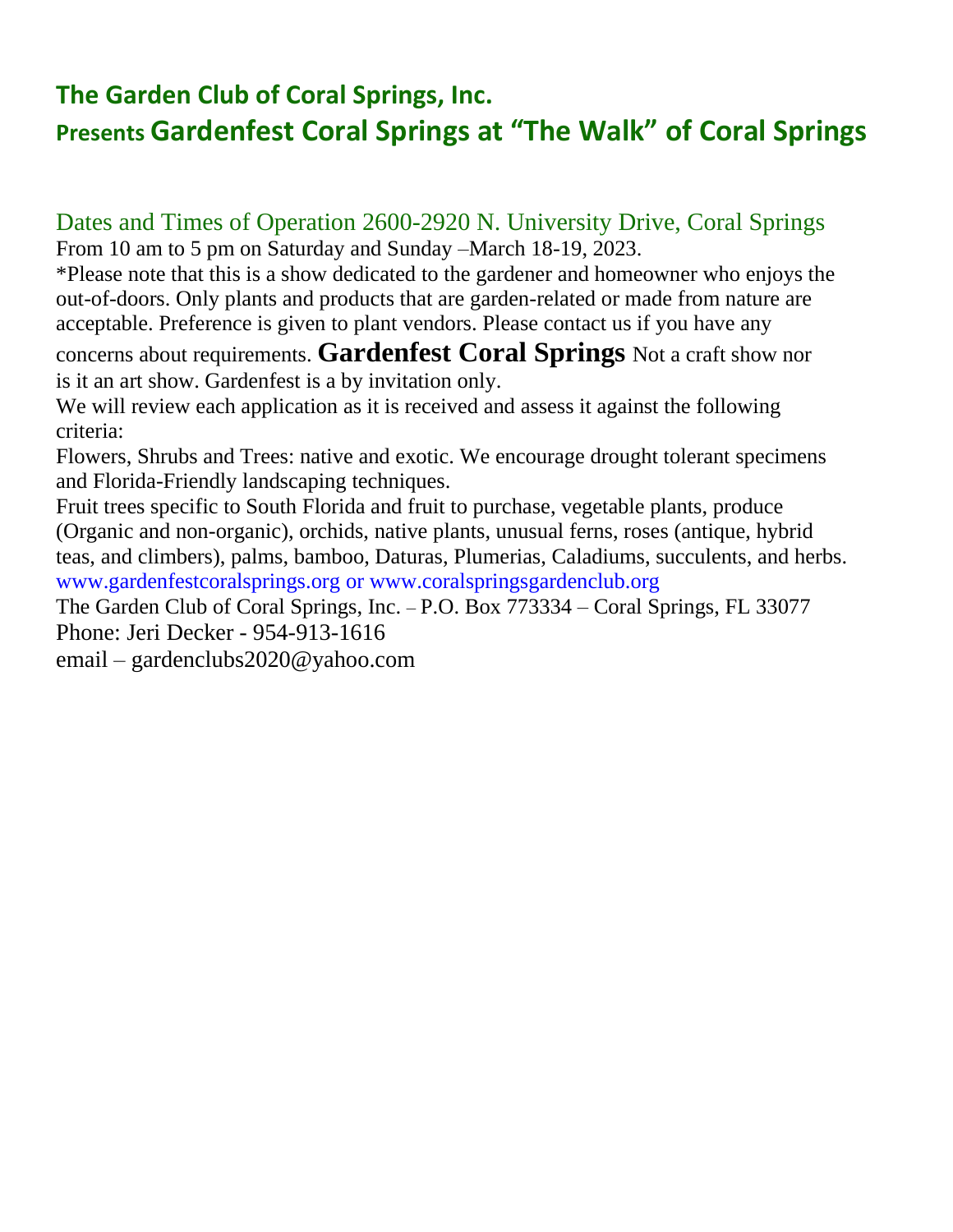### **The Garden Club of Coral Springs, Inc. Gardenfest Coral Springs at "The Walk" of Coral Springs**

### Rules & Regulations, Terms & Conditions

#### **Vendor equipment & supplies**

Each vendor is responsible for bringing and providing the necessary equipment and supplies to do business at the Gardenfest. Gardenfest does not have and cannot loan, rent or in any way supply vendors with chairs, tables or tents. All vendors must display professional signage at each selling space identifying the business name. Signage must remain within the limits of the vendor's selling space.

#### **Booth Space**

All booth spaces measure approximately 10'x10'. Please bring suitable weights for the tents as they will be on a paved surface.. Gardenfest reserves the right to assign, limit the quantity of, or relocate space rented by a vendor. The sharing or subletting of booths is not permitted. Please discuss with the committee chairman prior to making your commitment to Gardenfest if you feel your situation warrants special consideration

**Set Up, Break Down, Clean Up:** Please note we will have Security on Saturday evening.

Set-up starts Saturday at 7:00 am or earlier (special arrangements can be made) and **must be completed by 8:30 a.m.** and on Sunday restocking starts at 7:00 a.m. and **must be completed by 8:30 a.m. Your vehicle needs to be parked in the lot behind as people start arriving early**. Break down starts after 5 p.m. on Sunday as there will an abundance of people still walking trying to purchase a last-minute buy and getting to their cars. **Absolutely no early breakdowns are allowed!** Clean up: vendors will be responsible for all garbage removal from their space. Boxes that you bring with you must go home with you. Gardenfest will charge a cleanup fee of \$25 for trash left in booth spaces.

#### **Vehicles**

Gardenfest staff will supply convenient parking information prior to the event**.** We will have a 'Will Call" area: customers can have larger purchases brought by to volunteers to be picked up later in the day.

#### **Display & Presentation**

The Gardenfest committee reserves the right to control the look and visual impact of the Gardenfest site. vendors are responsible for creating a professional and visually attractive presentation. The Gardenfest committee reserves the right to request improvements in display if necessary or relocate booths. Vendors are encouraged to be friendly and helpful and to enjoy the event experience. *No vendor may leave or* **breakdown until closing even if you run out of product**.

#### **Enforcement of Rules**

The Gardenfest Committee is responsible for enforcing the Gardenfest rules. Violations will be noted and discussed with the vendor and resolution attempted. Vendors selling prohibited items will be asked to remove those items or leave the site. You may not add additional products without prior Gardenfest approval. Continued violations will result in vendor expulsion from Gardenfest and forfeiture of all fees paid. Any vendor having a concern with the legitimacy of another vendor's product or conduct or any other Gardenfest matter must file their concern or complaint in writing (signed and dated) with the Gardenfest committee. The Gardenfest committee will make every attempt to address all concerns and reach an equitable solution for all concerned.

www.gardenfestcoralsprings.org. Jeri Decker- 954-913-1616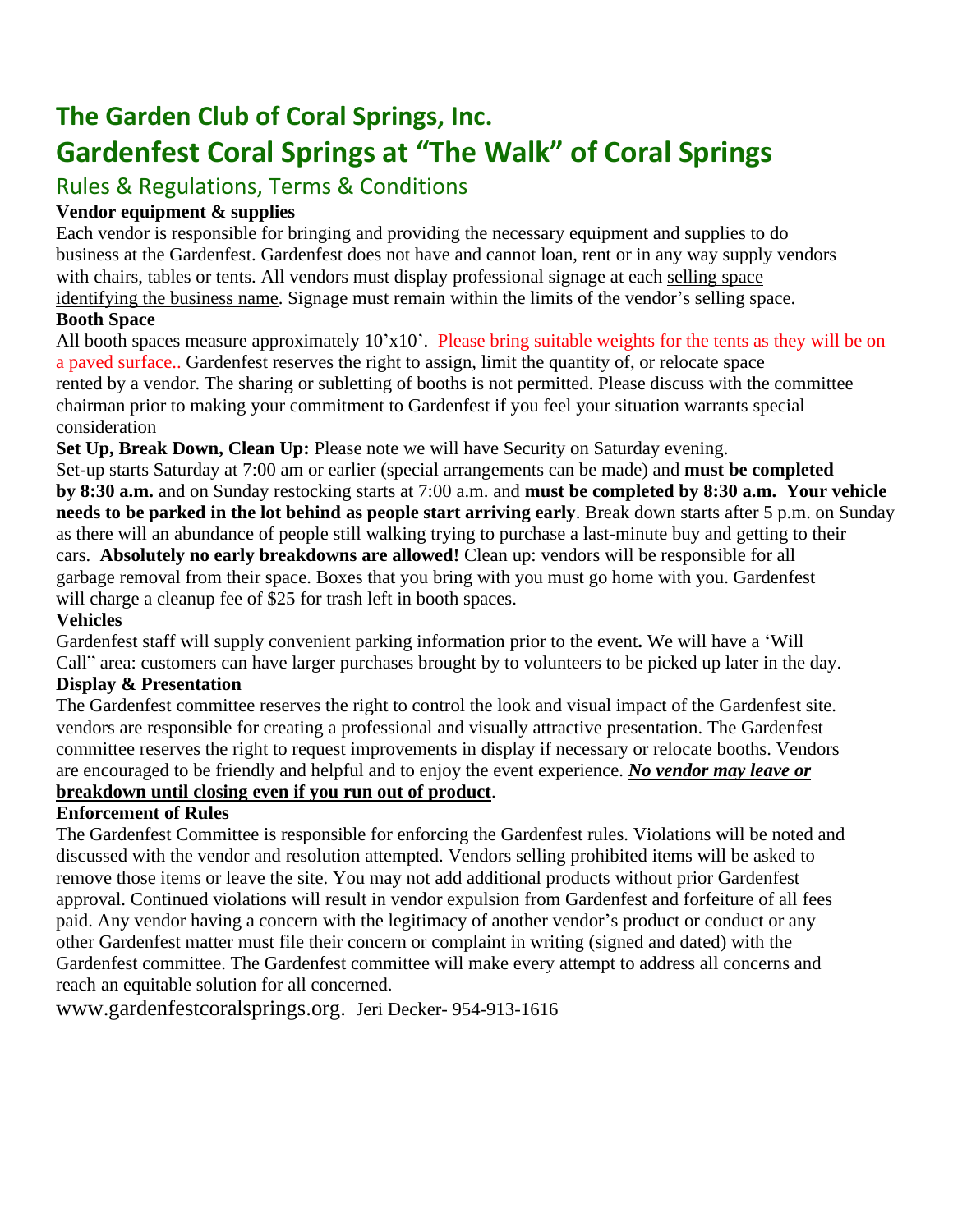## **The Garden Club of Coral Springs, Inc. Gardenfest Coral Springs at "The Walk" of Coral Springs** Vendor Contract

I have read the "Rules & Regulations, Terms & Conditions" of Gardenfest Coral Springs and understand what is presented in them and hereby agree to abide by them. Further, I understand that any violation of these rules or potential hazard to the public may cause the immediate revocation of my GardenFest permit. I agree to sell only those products approved by the Gardenfest Committee. Additional products cannot be added without prior Gardenfest approval.

I hereby acknowledge and accept full responsibility for all my activities and for the activities of those assisting me at Gardenfest. I agree to defend, hold harmless and indemnify the GardenFest Committee against any lawsuits, claims and other actions which arise from my conduct or the conduct of those assisting me.

#### **I understand that the Gardenfest Committee does not carry, provide, or offer insurance coverage for the individual vendors and that I am required to provide my own insurance coverage for myself and those** assisting me. I also understand that I may be required to provide to the GardenFest Committee copies of **insurance.**

I understand that the Gardenfest Committee retains the right to collect all monies owed by its vendors per the Vendor Booth Registration and the Vendor Contract. Any fees incurred by the Gardenfest Committee to collect monies due will be added to the amount owed by the vendor.

|                                                        | Name/Vendor |  |  |
|--------------------------------------------------------|-------------|--|--|
|                                                        |             |  |  |
|                                                        |             |  |  |
|                                                        |             |  |  |
|                                                        |             |  |  |
|                                                        |             |  |  |
|                                                        |             |  |  |
| <b>Signed by: Vendor Gardenfest Committee Chairman</b> |             |  |  |
|                                                        |             |  |  |
|                                                        |             |  |  |
|                                                        |             |  |  |

### **No Refunds will be given. (Two months' notice will be required in writing for special circumstances)**